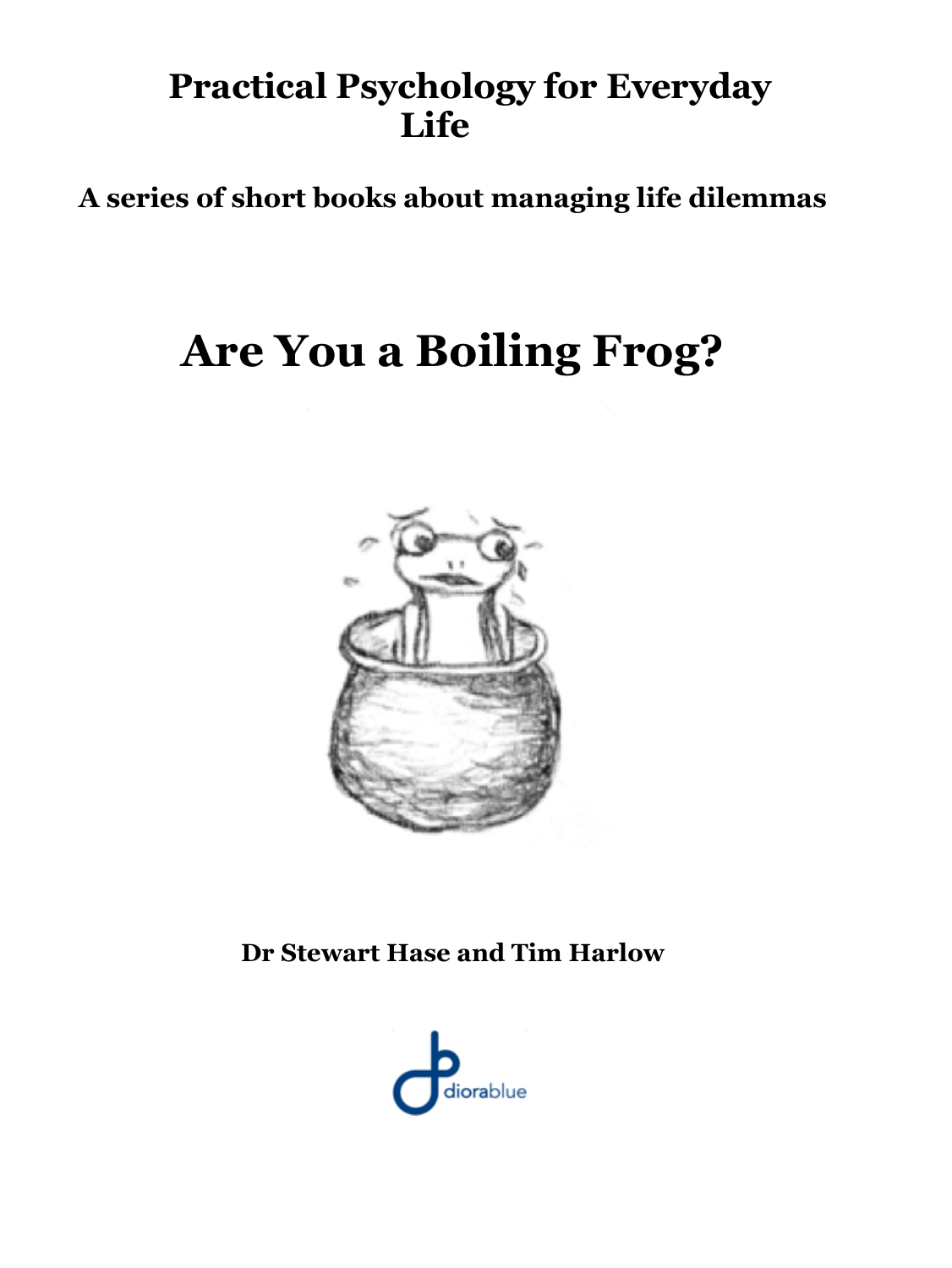## **Are You a Boiling Frog?**

Welcome to this first short book and e-book in the Diorablue series on 'Practical Psychology for Everyday Life'.

This series was motivated by an obvious need, in our minds at least, for easy to read explanations of why humans behave the way they do, and some simple techniques and tools to use in daily life and work.

Our aim at Diorablue is to provide accessible information and advice to people wanting to solve interpersonal problems, improve their relationships, lead more fulfilling lives, to be better coaches and leaders, and for those who might just want to know more about the psychology of everyday life.

To find out more, head to www.diorablue.com.au.

We hope that you find something useful in this short book to use in your everyday life, whether it is for yourself or to help you help others who might be boiling frogs.

Dr Stewart Hase and Tim Harlow

Drawings by Madison Mitchell



© Diorablue 2020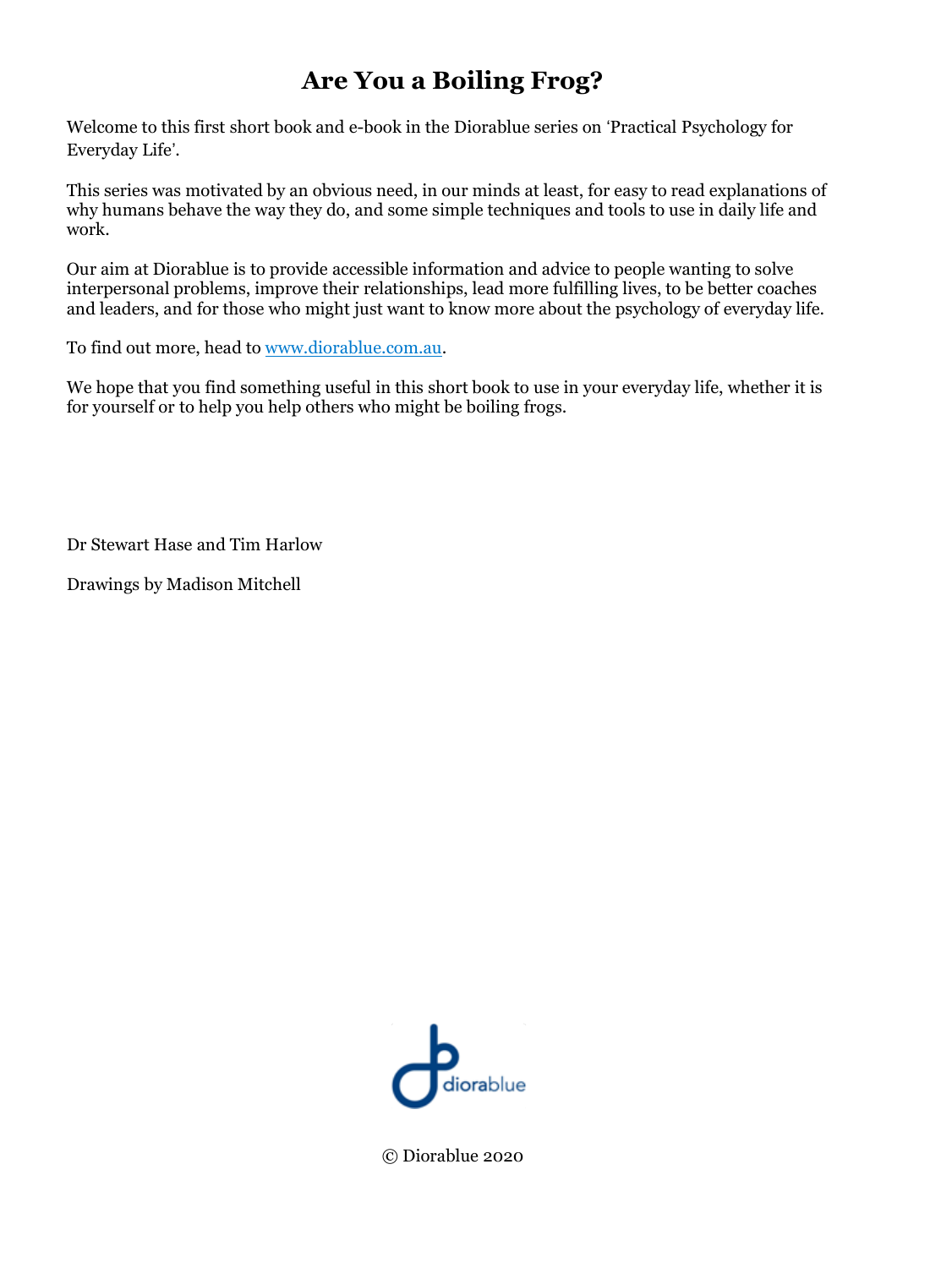## **Part 1: I'm not a frog and I don't feel like I'm boiling**

#### **What this book is about**

This little book isn't really about frogs, even though we talk about them a fair bit. It's about you.

And no, you probably don't feel like you're boiling and, hopefully, you're not even slightly warm. But the chances are that sometime in your life you have or will experience being a boiling frog. Perhaps it is happening now, which might be why you decided to read this book.

The important thing about being a boiling frog is that you don't know you are boiling unless you know what to look for or until it is too late.

Let's look at what we mean by boiling frogs first.

#### **The fable of the boiling frog**

There is a famous fable about the boiling frog. It says that if you place a frog in hot water it will hop out straight away. But, if you put a frog in water that is the same temperature as its body *temperature and then heat the water, the frog will slowly boil to death without noticing.*



In this little book, we'll be looking at the occurrence of this very common feature of everyday life, although in humans rather than frogs.

But what we'll mostly concentrate on are two important things:

- •how we can prevent turning into a boiling frog before it affects our physical health, our relationships, work, play and our mental health: and
- •what to do when we recognise that we are getting a bit hot.

## **Part 2: What do boiling frogs look like?**

#### **Examples of Boiling Frogs**

Let's start out by looking at some examples of boiling frogs.

The most common example of being a boiling frog is stress. The big problem with boiling from stress is that it can lead to all sorts of physical and psychological illnesses.

The good news is that this can be prevented and cured, as we'll see later on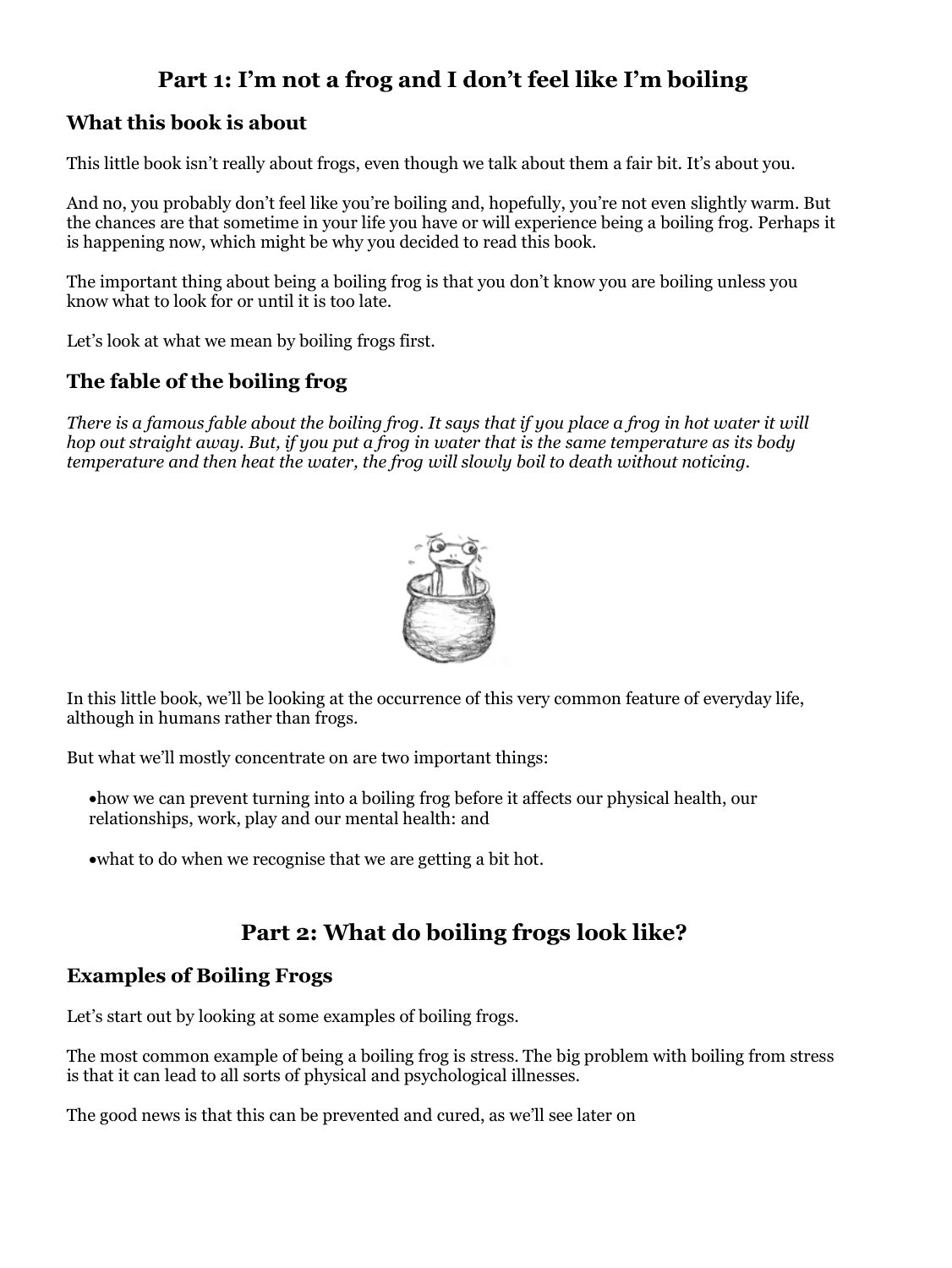#### *Example 1: The Stressful frog*

*Like most people, you want to be successful at work. Promotion means larger pay cheques, so* working long hours is a way to the organisation's heart. All the travel means a poor diet and too *much alcohol at late night meetings. Going to the gym becomes impossible and you are too tired in the morning to go jogging or bicycling: something that you used to love. You're not spending as much time at home as you should and this is causing problems with your spouse and children. When you are home, you're not much fun to be with, being tired and irritable.*

You wake at 2 or 3 am and can't go back to sleep, as thoughts race through your mind and you toss and turn. Tired all the time, you are irritable and snap at people who all seem to be wasting your *time. You start drinking too much alcohol.* 

Without you being aware of it, your blood pressure is gradually rising. It seems that you get every *cold that is going around and have regular cold sores on your lips as your immune system is suppressed by the continuous stress response. It might be that you get some rather more serious disease.*

#### **A word about stress and distress while we are here**

A sudden exposure to a stressor (something that creates stress) causes what is known as the flight or fight response and it is hard to ignore. People recognise the sudden increase in heart rate, the gut churning, the muscle tension and the desire to either flee or to fight (an anger response).

The interesting thing about this type of stress is that it can be very useful when we are under immediate pressure. It can even be exciting. But when pressure is maintained for any length of time then stress becomes debilitating.

The human body is able to adapt to a slow increase in external stress without even becoming aware of what is happening. Gradual exposure to stressors results in a slow increase in stress hormones such as adrenaline and cortisol, rather than a sudden rush. Your body reacts to stress but in small increments. Your heart pumps a bit harder and faster, blood pressure goes up, tension increases and there is a heightened sense of vigilance. You start to feel a little tired and it is hard to concentrate.

Sleep may well be affected. This might mean finding it difficult to get off to sleep or waking in the middle of the night and not being able to get back to sleep. The mind seems not to be able to relax and you start thinking about work or problems that seem insurmountable. Poor sleep leads to even more fatigue.

As well as poor concentration and tiredness, your decision-making also deteriorates as does general cognitive function. Your memory may also be affected.

You may become moody and irritable, prone to emotional outbursts. Some people withdraw and don't interact with others as much as they used to. They can look preoccupied. This means that relationships can become a little frayed. Self-medicating with alcohol is common but it actually adds to the stress response overall. The good feeling alcohol creates is only transitory.

If you know enough about the symptoms of distress and listen to yourself, you can do something about it before something gives, such as physical illness, a relationship breakdown or psychological problems.

The case below is a rather different example of being a boiling frog: a relationship.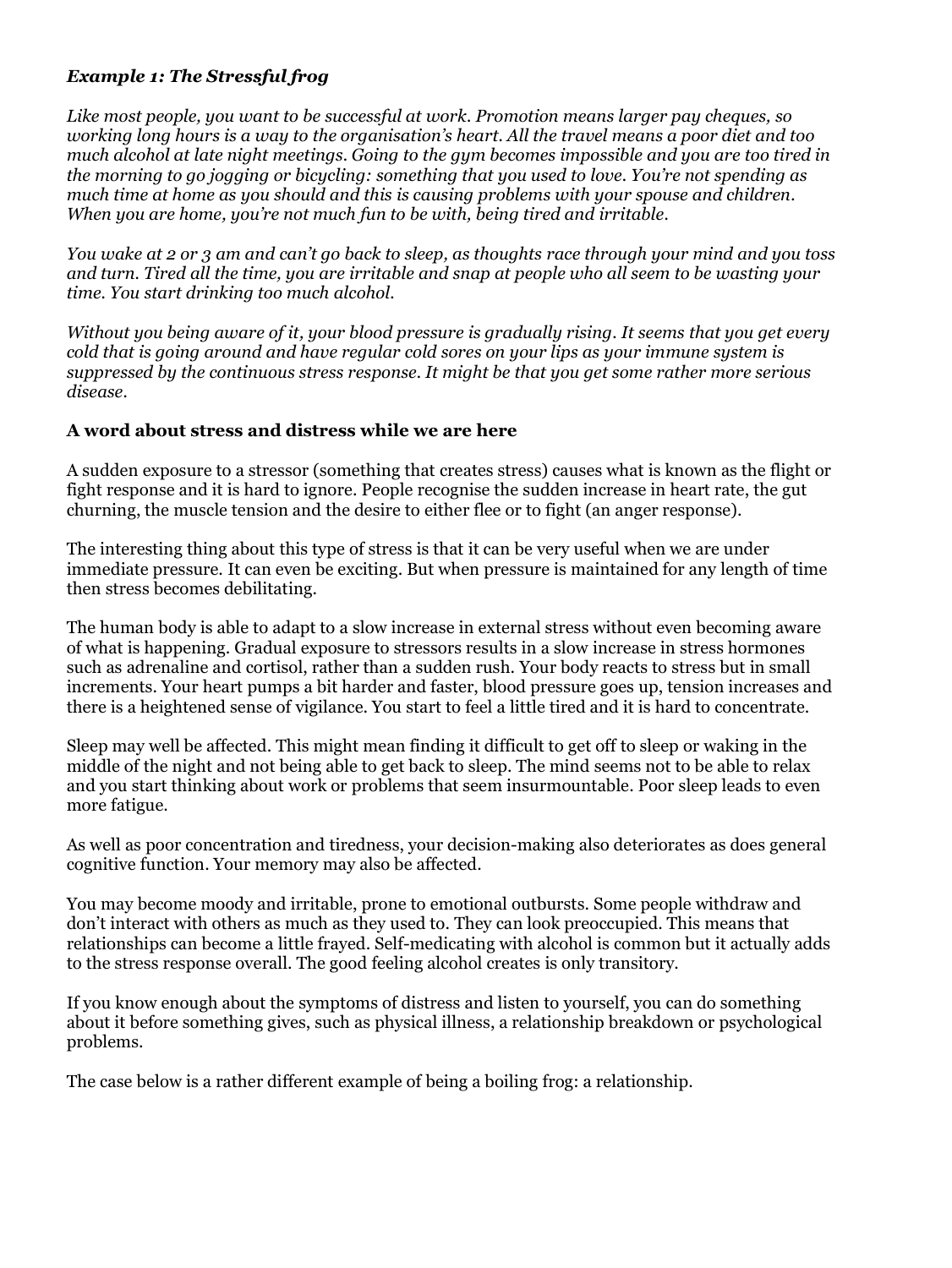#### *Example 2: The case of the boiling relationship*

*This case is a little bit different from experiences like stress. Mark and Barbara have been together for eight years. They have one daughter, aged six, who now attends school, and they both work full time. Living in a city means they spend a lot of time commuting. Barbara's mother has not been well for a couple of years and Barbara often has to spend time with her at weekends. Tiredness* takes its toll and there is less time to sit and talk over a glass of wine, as they used to. Little things *start to irritate and there are more arguments over silly matters. Sex becomes less frequent and perfunctory. Resentment starts to build and there are signs of disrespect. Communication becomes increasingly strained and transactional. Very gradually, the couple drift further apart, barely noticing as they are caught up in their own, personal distress. Arguments and resentment increase* to the point when one of them cannot stand it any longer and says what both of them are thinking, that it is time to go their separate ways. Sometimes, that conversation is too difficult, so one of them has an affair, gets drunk and says things that are really nasty, forcing the other to make the *decision.*

*This is the dilemma of two boiling frogs in a relationship.*

If the couple are lucky, they get help early or there is a flash of insight and they change their *behaviour, before it is too late.*

#### **A word about relationships too, while we are here**

The example above is typical of relationships that get into trouble because of the stress that life brings and an inability to deal with it. Often, these relationships can be salvaged.

However, it is also possible to be in a relationship which is abusive, where one member is subjugated by the other. Some relationships just deteriorate due to a lack of love and were, perhaps, never meant to be.

The boiling frog metaphor applies to these cases too but with a different outcome. It applies because it is best for the person being abused or in a relationship that is not working for them to act early rather than later, when ending the relationship can be much more difficult and more damage has been done.



#### *Example 3: The physically ill frog*

Sam was an extremely fit man. After retiring from playing football, he became a referee in his local *community to maintain his fitness and to stay associated with the game.* 

However, he didn't need to train quite as much anymore but did jog three or four times a week as *well as refereeing at weekends. Sam lost quite a bit of muscle tone and developed a small paunch, but he decided that was due to not doing weights and a rigorous daily training regime required to be a player.*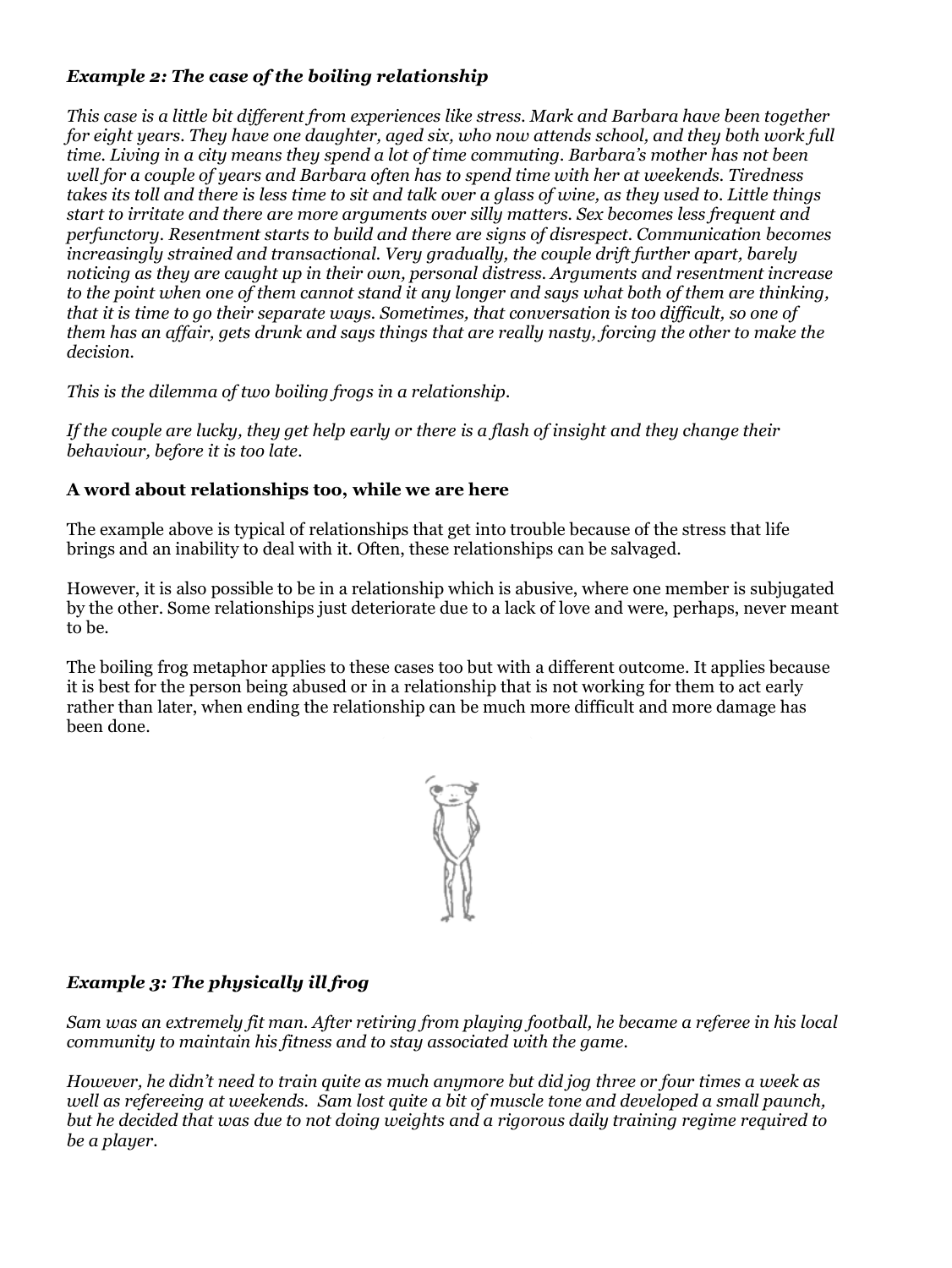He got a promotion at work and this meant extra hours at the office. Sam lived on the outskirts of a large city and had a long commute. This meant there was less time for exercise, having fun or even *socialising.*

*The weekends were usually spent doing chores around the house and catching up with work. He* did, however, like to head down to the local golf club and have a few beers on a Friday and Saturday night followed by steak and chips, a pie or fish and chips. Sam's diet largely consisted of fast food, as he didn't like or have time to cook. He often didn't have breakfast, other than a coffee *when he got up and one on the way to work.*

Slowly, Sam started putting on more weight and noticed he got a bit out of breath when he had to walk up some stairs or rush for the tram. He put it down to being unfit and told himself that he *would start an exercise program as soon as work settled down. Sam started feeling tired all the time, began to have headaches and just felt generally unwell. He experienced a few episodes of palpitations but ignored them, putting them down to his stressful work.*

One day, Sam was late for his tram and had to run 50-metres to catch it. Just before he got to the tram stop, he felt an intense, dull pain under his ribs and had trouble getting his breath. Bending over, the pain gradually subsided. Later, he felt the same pain when he walked up a flight of stairs *at work and was also breathless.*

Sam rang his sister, who was a nurse and she advised him to see his doctor and within two days he had 2 stents inserted into2 of the three major arteries that supply blood to his heart. Tests revealed *that he had coronary artery disease, very high cholesterol and type 2 diabetes.* 

#### *Sam had been a slow boiling frog.*

It is quite likely that you can think of a time in your life when something similar to these examples has happened to you. Others include:

- a decreasing passion for life;
- •increasing anxiety;
- •developing a harmful habit;
- •or the gradual development of any number of physical illnesses such as diabetes or hypertension, for example.

The good news is that you don't have to become a boiling frog, as long as you know what to do.

#### *Why frogs ignore the gradually warming water*

One way we conserve energy or effort is that much of our behaviour occurs outside of our consciousness. We don't think about moving our legs to walk, what we are saying when speaking in a normal conversation, the mechanics of driving a car, or carrying out many routine behaviours. If we did, then we wouldn't be able to pay attention to other more important things and we would quickly become exhausted.

Instead, we prefer to use our energy for important conversations, decision-making, thinking about where we are going or what is happening around us, painting that masterpiece or writing about boiling frogs.

These automatic behaviours are best described as habits and we mostly don't bring them into our consciousness.

So, we are also prone to not being aware of small changes in the way we feel. And small incremental changes are hard to notice when we are engaged in doing 'stuff'. Only large changes in how we feel come to our attention, such as stepping off the curb and nearly being hit by a bus. The sudden surge of adrenaline is hard not to notice.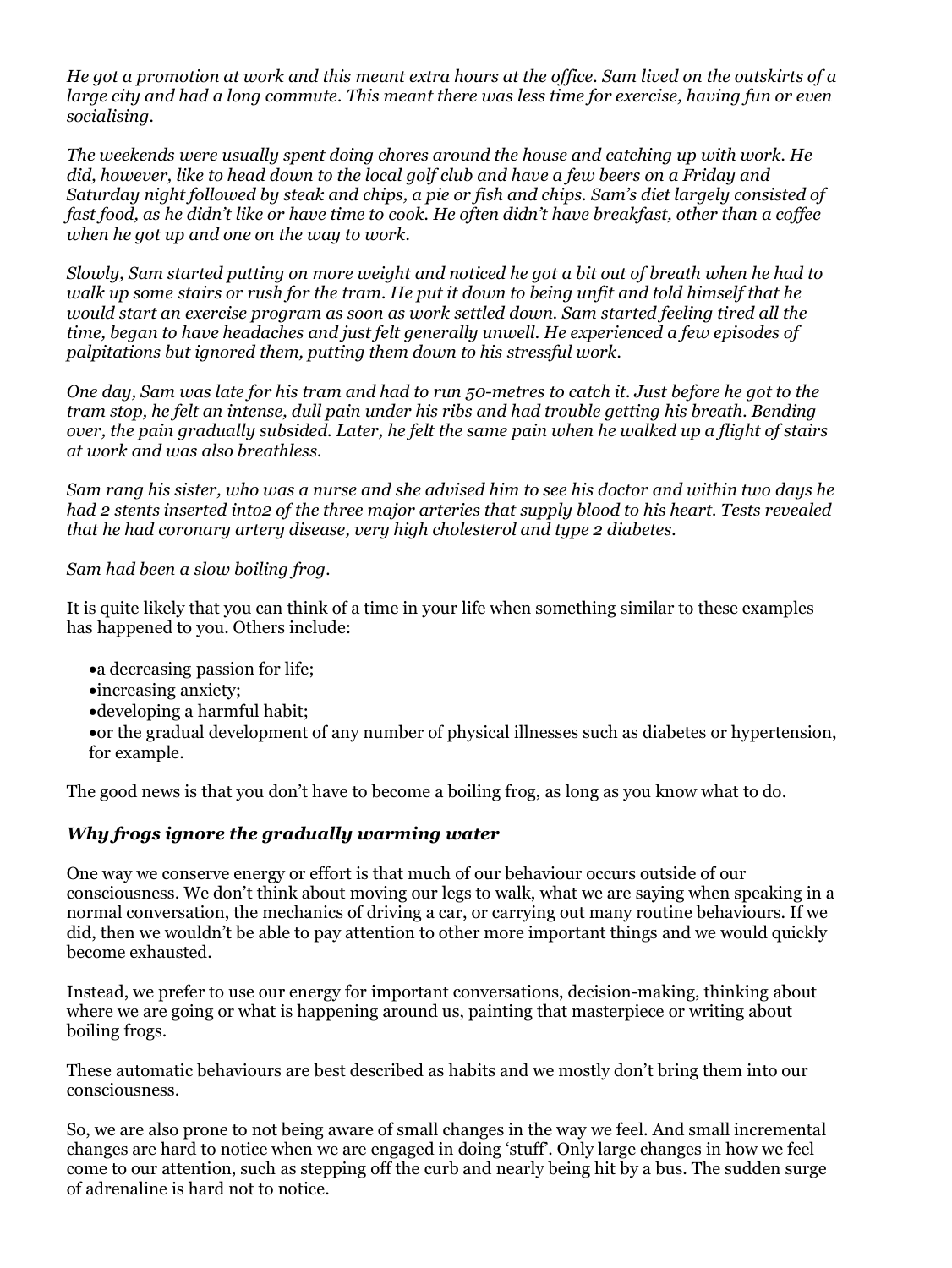Hence, the phenomenon of the boiling frog: slow change our of our awareness.

There are lots of reasons why people ignore the water warming around them.

Sometimes, it is just an inconvenient time to change. You've just been promoted at work, a new baby means that finances are tight, the credit card took a bit of a hammering during that overseas holiday and taking time off is not an option.

Some people are very competitive, others are wanting to achieve no matter the cost, and wanting to please can make us say 'yes' when we would rather say 'no'. Being a workaholic is a more acceptable addiction, but it is still an addiction that creates special rewards in the brain.

Humans, in general, find change habits difficult without a compelling motive. So, as the weight goes up, the blood sugar rises, stress increases, frustration and anger become the norm, we upset people around us, and alcohol or drugs become a part of our daily routine, it can be just too hard to go into reverse and undo what has started. Some people, even after a heart attack or some other lifethreatening experience, find it hard to adopt healthier habits and give up.

The evidence is that new year resolutions invariably fail, despite all the good intentions in the world.

Being aware that change takes real effort is an important first step, rather than thinking it is going to be easy. Change takes work, commitment and a plan.

Now let's look at a case study that will be continued through each section of the book. Also included are some questions for you to answer, if you want to check your understanding. It's not a test, more an opportunity to think about yourself and how to prevent becoming or dealing with being a boiling frog.

#### *Case study*

#### *Maggie and Ben*

*Maggie and Ben both joined Visserbank during the same week in junior management roles. They were in their mid-twenties and single after having completed university and having joined the bank's graduate management program straight after completing their university studies. Initially, both were still living at home with parents but had moved to Melbourne to work in Visserbank's headquarters and they were driven to develop their careers, seeing the bank as an opportunity for promotion and increased responsibility with increased income as a result.*

*At that time, Visserbank was a large and growing regional bank. When they joined the bank's operation, it had settled into a steady and relatively predictable daily operation, having gone through an acquisition and merger with another small regional bank some four years prior. Maggie worked in I.T operations and was responsible for a team of around 50 staff whose role was focused on running and maintaining the banks own infrastructure. From time to time, this involved planning and managing projects to implement new systems, consolidate or retire older ones, though this was infrequent.*

*Ben was responsible for a team of 15 H.R specialists, who provided management support and advice to all managers across Visserbank's business units. This generally involved assisting managers with employee related matters such as retirement planning and transition, development of position descriptions, staff development planning, and performance management and assisting managers to deal with return to work transitions for staff who had experienced absence due to illness or work injury.*

*Both lived in the CBD close to work, so Maggie and Ben would regularly party hard with other colleagues, who were part of the alumni from their university and management programs and life*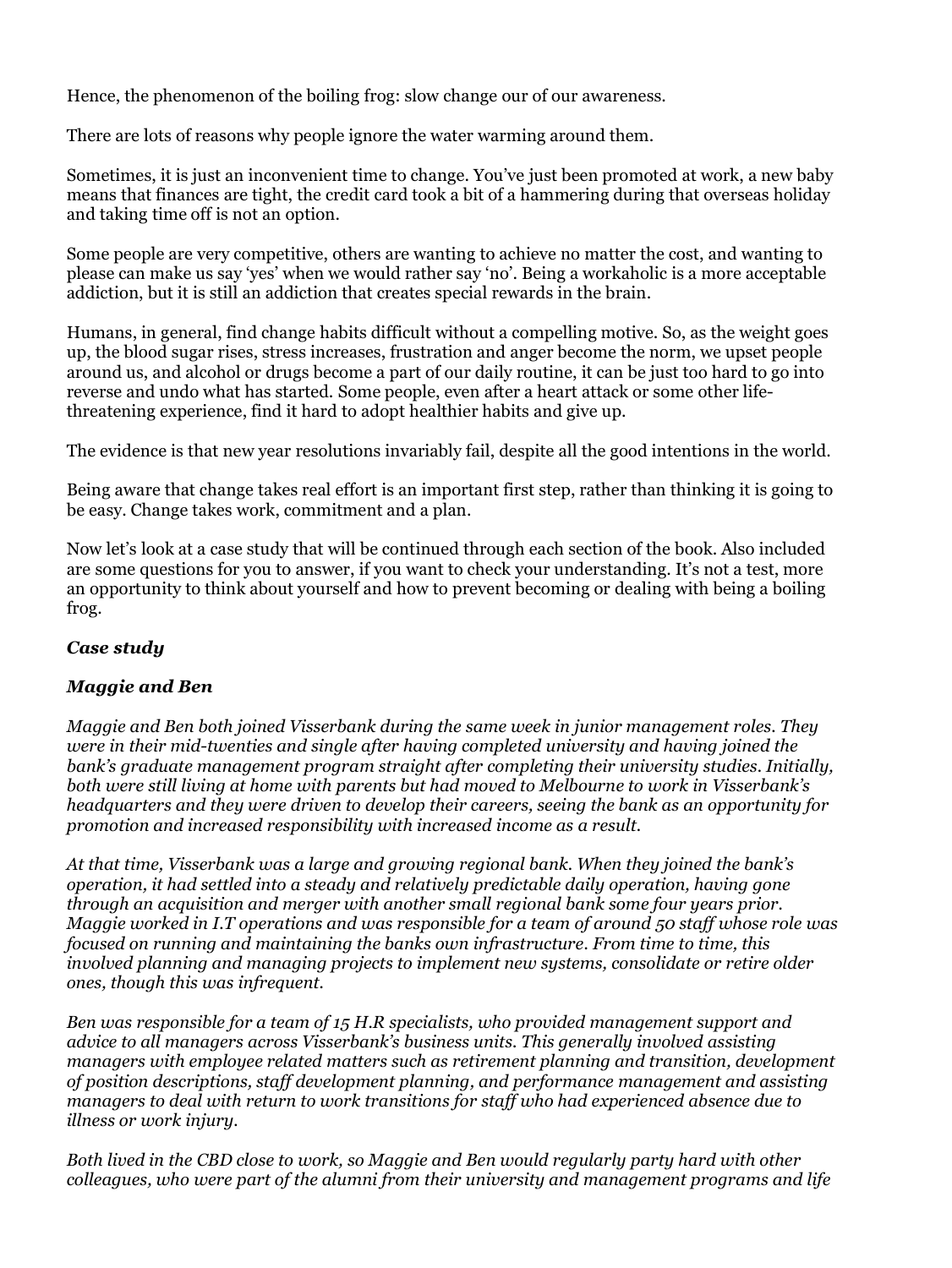*was fun, with few dependencies and commitments. They both had an abundance of discretionary income to spare, little to worry about and jobs with relative security, which were not overly demanding.*

*In the years that followed Ben got married and moved to the suburbs, joining the thousands of daily commuters. He and his wife scraped together the deposit for their first home and, like many, committed themselves to a mortgage. They were blessed with surprise twins though the birth was premature. One of the boys needed long term medical treatment for a range of issues resulting from the premature birth.*

*Maggie remained single and regularly flew interstate back home to visit her aging parents, and* older brother Ian and his family with whom she was close. Ian and his family lived close to their *parent's rural farm, where he performed much of the physical work and was close by to help with his parents.*

*Over time, Maggie's mother's health deteriorated quickly, and Ian was injured badly trying try rescue his father who was killed tragically in a farm accident.*

*By their early thirties, life seemed tougher for both Maggie and Ben. With family and financial demands always at front of mind they were thankful that work was relatively predictable, but this was about to change.*

#### *Questions*

*Like Maggie and Ben, what life events have you experienced in the past that have been stressful?*

*Which life events continue to cause you stress and refuse to go away (work, health, interpersonal, family)?*

## **Part 3: Avoiding being a boiling frog**

#### **Developing resistance**

While there is no guarantee, because sometimes illnesses and stress can be caused by things outside our control, we can become resistant to an increase in temperature.

Resistance generally involves living healthily.

This might mean:

- •reducing sugar intake,
- •cutting back on fat and meat,
- •eating fresh fruit and vegetables rather than processed food,
- •eating fish regularly,
- •exercising,
- •engaging in pleasant activities,
- •sleeping well,
- •having fun,
- •resting,
- •having good relationships with others, and
- •working wisely.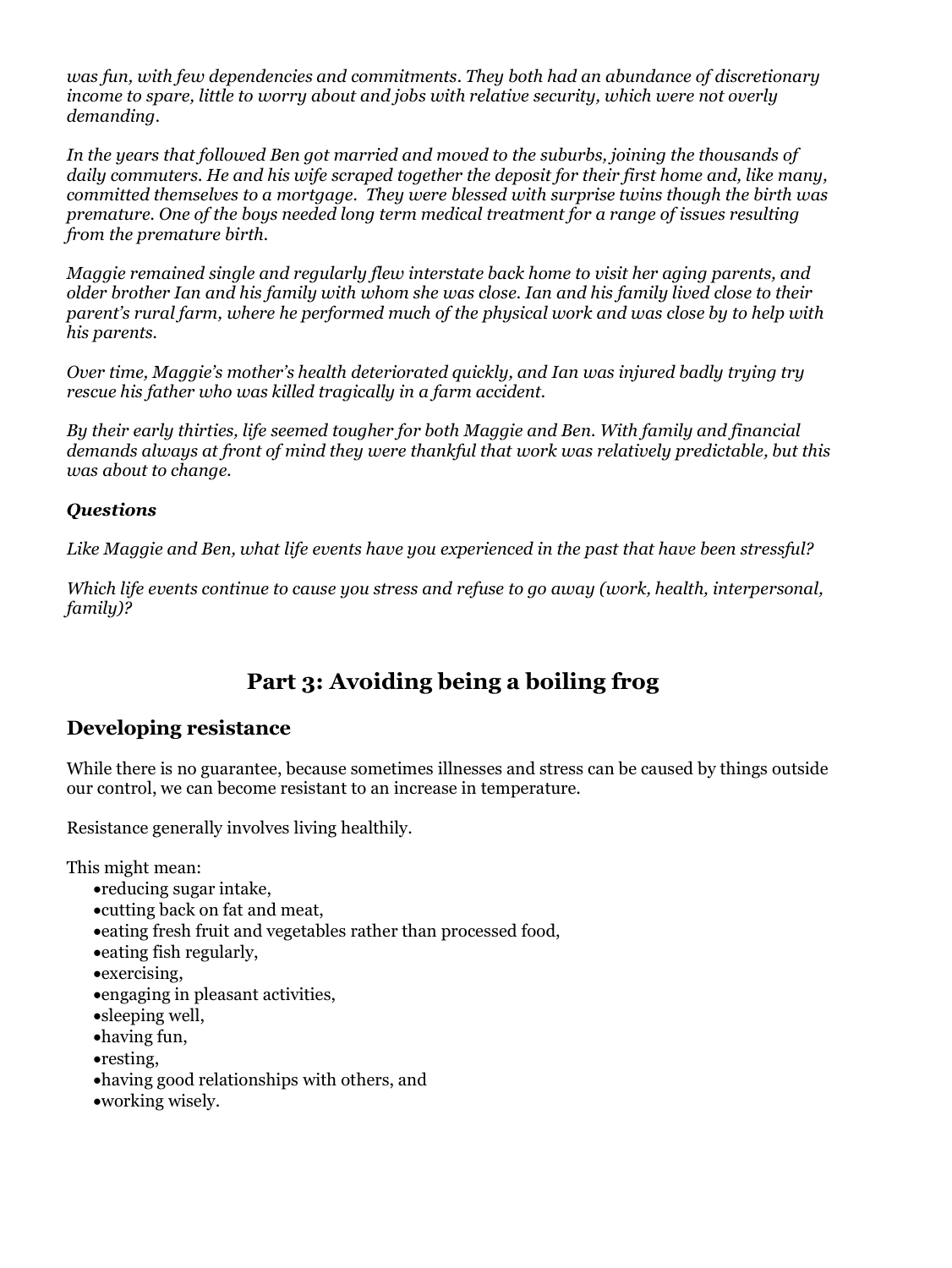

There is a lot of evidence that all of the above create resistance to disease.

Strangely, though, people find it really difficult to change habits even if they are damaging them, for the reasons we have already discussed.

It takes around 3-months to successfully change a habit. You need to be motivated and persistent.

(See one of our other mini books on 'Bad Habits to Good Habits: The Mystery of Habit Change')

In the meantime, here are some hints at how to change a habit.

- *1. Identify the habits you want to change.*
- 2. Look at what you are getting out of the habit you want to change. What is the payoff for *you? What will be the payoff of the new behaviour?*
- *3. Rely on your own common sense. When you are tired you tend to have a few too many drinks while watching a movie on TV. Next day, you feel even more tired. Your common* sense will tell you that it would be better to go for a walk in the fresh air, have a game of *golf or go shoot some netball baskets and rejuvenate yourself.*
- *4. Choose something to replace the unhealthy habit.*
- *5. Remove triggers. Work out what situations cause you to engage in the habit you want to change. If you know that you eat cake or biscuits with coffee, then you need to be particularly aware of this link when trying to lose weight. Don't go inside the pub if you are trying to avoid drinking. Take bottled water to a party to demonstrate your commitment to change.*
- *6. Visualize yourself changing. The best time to visualise yourself as a non-smoker, losing weight, not drinking, exercising or saying no to a treat at morning tea, is just before dropping off to sleep. But you can visualise anytime.*
- *7. Monitor your negative self-talk. When you think negatively, beat yourself up or denigrate yourself, say STOP in your mind, tell yourself that this is not a truth but an interpretation that has no substance. Examine the thought and think about where it came from, how useful it is, and its relevance. Take a breath in through your nose and then breathe out slowly.*
- *8. Take small steps towards your goal. Think, 'one day at a time' and try not to think too*
- *9. far into the future-the latter can make you feel that the task is too hard. One day is manageable.*
- *10. Recognise that you will stumble or at least have doubts. That is normal when making a change in behaviour. It takes 3 months or so to change a behaviour or habit. Persistence is the key.*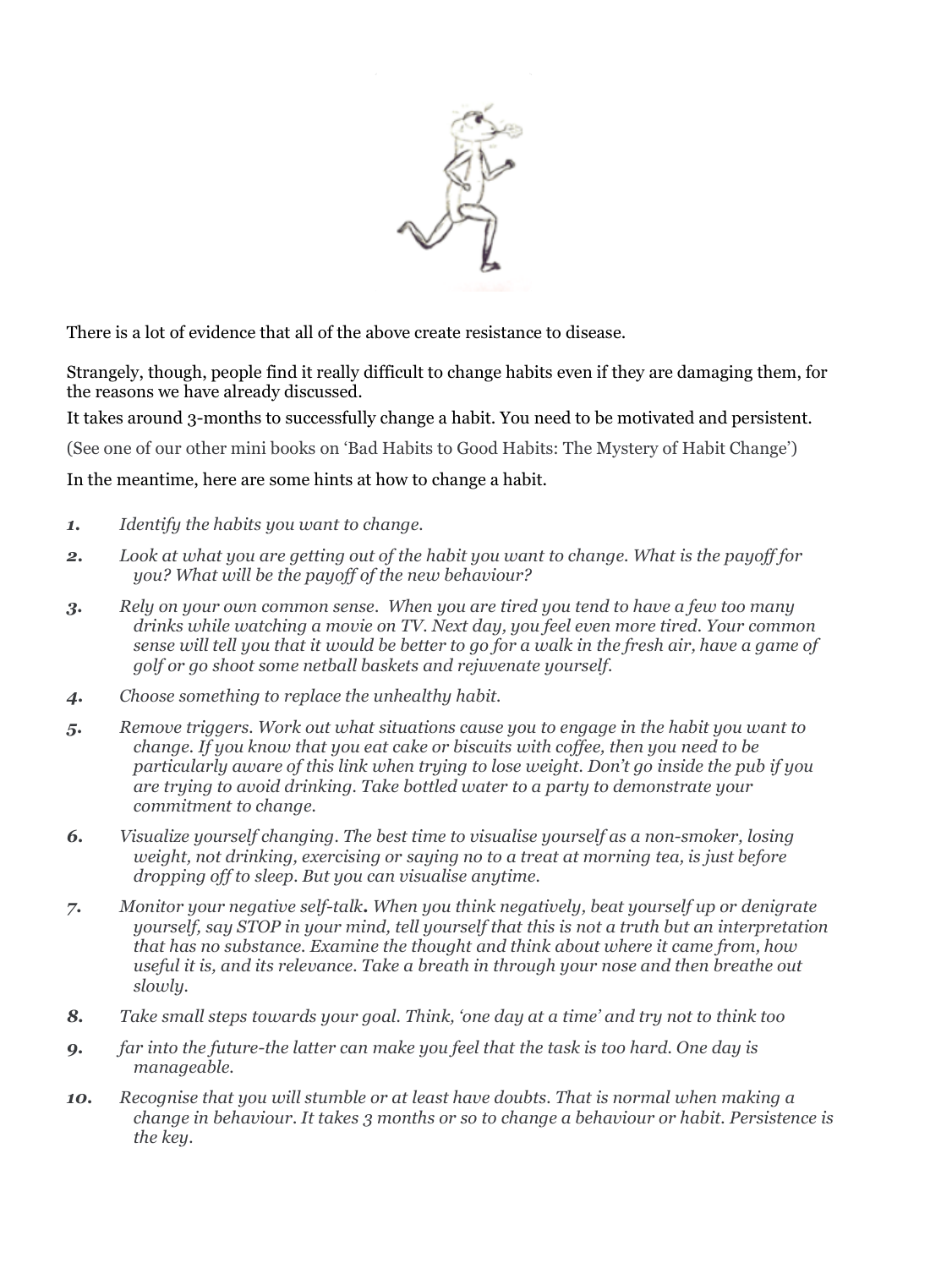Remember: look after your mind and your body and you'll find that you become more resilient to changes in water temperature.



#### *Case Study*

*Maggie and Ben*

*What advice could you give Maggie and Ben about how to develop resilience to the stress they are facing?*

*What could you do in your life to become more resilient to stress in the future?*

#### **Part 4: Lowering the water temperature in time**

#### **Clever frogs**

Some, rather clever, frogs have the knack of recognising when the water is starting to warm up by even the minutest amount.

#### *Self-monitoring*

People who can do this are practicing what psychologists call 'self- monitoring'. Others might call this self-awareness or mindfulness. This is the capacity to be in touch with how you are feeling, both physically and mentally, so that you notice when there is a change happening.

Being in touch with how you are feeling and recognising changes in yourself and your behaviour is a great skill. However, it is a skill that can be learned and psychologists spend a lot of time teaching people how to do it so that they can then use their awareness to change their behaviour.

This technique is often taught to people who have problems controlling their anger, anxiety and other negative feelings. However, it is also valuable in avoiding being a boiled frog in all its various disguises whether psychological or physical.

The problem is that being in a state of self-awareness all day long can be hard work. After all, we only have a certain amount of energy to burn in a day, as you will know if you have to concentrate hard on a task for a long period of time.

However, practice makes it easier. You could also put aside a small part of your day to reflect on how you are feeling and then take action if necessary.

Others will sometimes give us feedback about how we look or are behaving and we might choose to give some thought to what we are being told, rather than simply dismiss it or treat the feedback as criticism.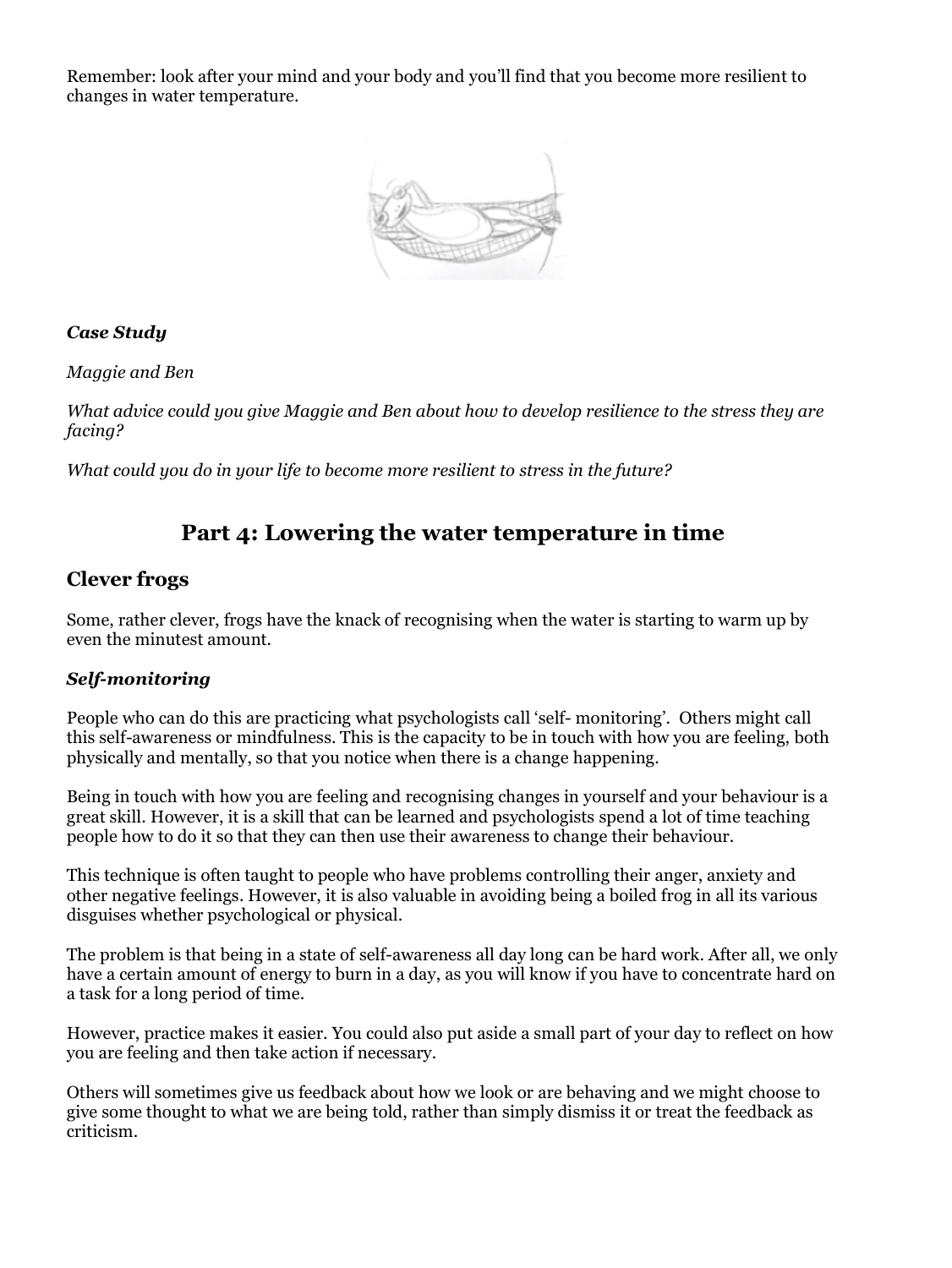#### *And then to action: hopping onto a Lilly pad.*



There are two levels of action.

1.The first is what to do when you start to notice that the water temperature is rising.

2.The second is what to do when it is getting really hot and you are feeling not so well.

We'll start with number 1, what to do when you become aware that the water temperature is rising:

•You might want to talk to a professional, depending on what the problem might be and how much it is affecting you.

•The intervention will depend on the problem. It might be changing a habit that is hurting you.

Look at your lifestyle, your stressors and decide to make changes.

•Again, you might need professional help in doing this.

Let's look at a simple technique to bring acute stress under control.

#### *Controlling Stress*

- 1. The key to managing stress, any negative feeling or thought is self-monitoring yourself. That is, being aware of how you are feeling and thinking at any one time.
- 2. Identify the stressful or negative thought or feeling immediately it occurs.
- 3. Grab the thought or feeling and throw it out of your mind. Tell yourself that it is a part of the old script and is no longer wanted. Say STOP (to yourself, not out loud) if you need to. Then replace the thought with something more positive, an affirmation or a pleasant idea.
- 4. Then abdominally breathe, slowly-see below.
- 5. Congratulate yourself.
- 6. Be persistent because the negative thought or feeling may return.

7. After a while this will become automatic and you won't even have to think about it. It is essentially a reversal of habit which takes about 3 months, according to research.

#### *How to abdominally breathe.*

Find a small round stone and put it in the freezer for about an hour.

Go somewhere quiet (bedroom) and lie down with belly button exposed. Place rock on belly button. Close eyes and practice pushing the rock up in the air with your tummy as you breathe. This promotes diaphragmatic breathing. So, don't breathe with your chest muscles-keep them still.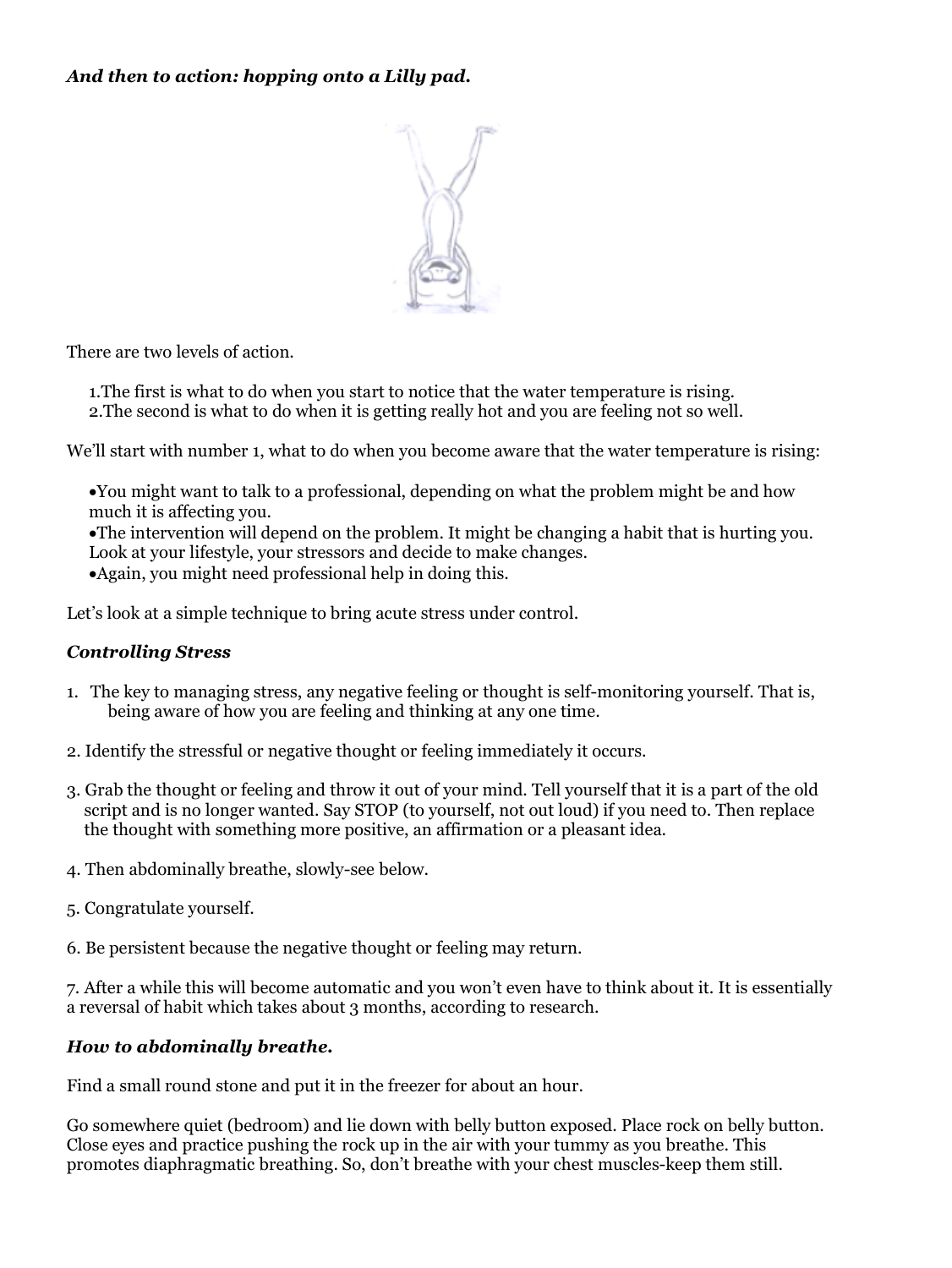Breathe in with your nose and out through your mouth in 6-second cycles (about 10 per minute). You can time yourself on a watch or clock until you get the interval about right.

Keep this going for 10 mins after which you will be able to breathe diaphragmatically and slowly. Do the following while in a relaxed state: as you breathe out say the word 'relax' in your mind for a few minutes.

Throw away rock.

Next time you are in a stressful situation or coming up to one, start breathing with your diaphragm, slowly through your nose and, as you breathe out say the word relax in your mind.

#### *Learn a relaxation technique, meditate or take up Yoga.*

It is impossible to be stressed and relaxed at the same time. So, learning how to relax will enable you to reduce your stress levels and get control of your feelings. Three ways to do this are relaxation techniques, meditating or Yoga. You only need to do one of these, not all three.

The best and most practical relaxation technique is Progressive Muscle Relaxation, which is often the preferred method used by psychologists.

#### *Case Study*

#### *Maggie and Ben*

*Ben felt tired all the time. Public transport had become unreliable and the commute had become a* drain. He felt quite helpless being unable to fix his son's health and seeing him feeling poorly often. *The endless stream of doctors and specialists' appointments was so frustrating. His wife was feeling it too. Tiredness and lethargy fueled increasing arguments at home about silly things.*

*Maggie almost never went out with friends anymore. She'd fly home every Friday straight after work since her Father was killed and catch the red eye flight back to Melbourne every Monday to* get at much time with her brother and mother as she could. The farm was too much for the family *now and it was uncertain how Ian's rehabilitation would end up.*

*Visserbank's board and executive teams had developed a strategy to diversify the business into other financial services as a means to accelerate growth and generate increased profits and shareholder return. Several companies were assessed as takeover targets and after months of planning and negotiation the company announced the intended acquisition of FinSec Holdings a diversified insurance and financial planning group.*

*The bank CEO announced plans for market analysts and shareholders and committed to delivering specific increased profits and reduced operating cost figures within a two-year period as a result of the merger through strategy of consolidation.*

*The bank's share value soared though a failure to deliver on the commitments would result in a certain devaluation and a change in senior management.*

*Uncertainty fueled office chatter, particularly around the merger, aggressive timeframes and stretching cost savings announced by the CEO. A month passed by before managers across the two companies were assembled to start to work out how each of their areas would contribute to savings.*

*Maggie and Ben met their peers within Visserbank during this time. It was plain to everyone that any company wouldn't need two managers for every function in the merged entity that would result.*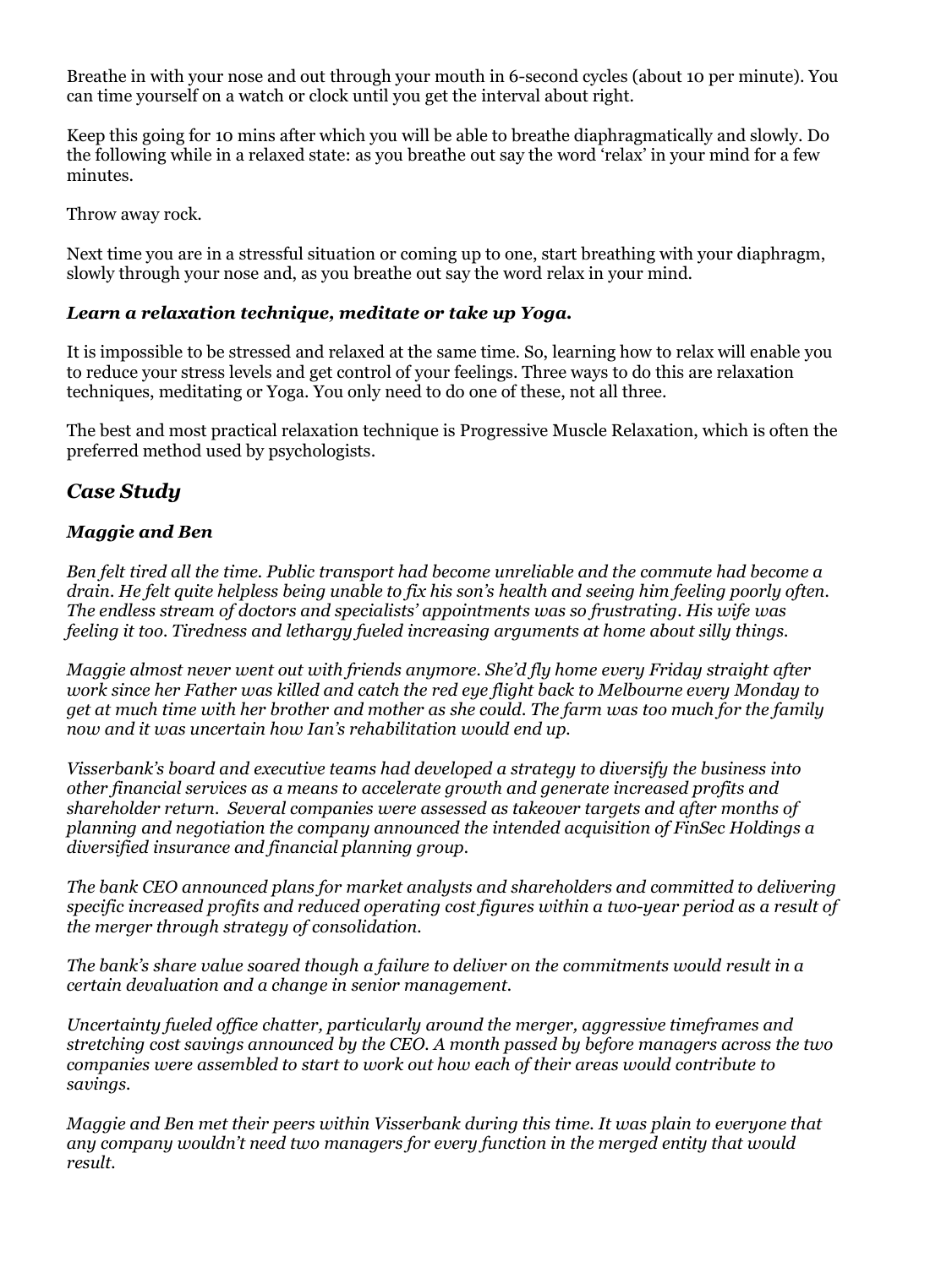*With increasing regularity, the grapevine reported the announcement of senior managers who were deciding to retire early or pursue opportunities outside Visserbank. Eventually an email arrived in Bens in-box announcing his manager was to leave the bank and he and Emma his peer from FinSec Holdings would now both report to Carol, the senior manager at FinSec holdings.*

*Maggie was now actively working with Brian her peer at Finsec to review the IT operation of both companies and look for ways to simplify, consolidate and importantly reduce costs. They'd been given the target of identifying areas for cost reduction by 45% within two years and calculating the costs of doing so within four weeks. Nothing was off limits in terms including changing data centres and reducing headcount. Both operations were running fairly efficiently, this was not a straightforward task and the target seemed almost impossible.*

*Both Maggie and Ben were feeling pressure to work longer and longer hours. Ben was thinking more and more about the security of his job and the implications for paying the mortgage and medical bills for his son. Maggie was struggling to find ways to meet find the target savings and her mother's health was a constant worry, collectively the anxiety caused was increasing with seemingly no way to achieve the targets and no way to help her mother.*

#### *Questions*

*What are the danger signs for Maggie and Ben that the water is starting to get warm?*

#### *What should they now do?*

Let's now talk about what you should do when the water is becoming really hot and you are becoming unwell.



#### *Case Study*

*Maggie and Ben*

*Ben decides to reduce his commitments. He is on the local football management committee that* takes up a lot of time and is quite stressful and he calls the chairwoman to hand in his resignation. His symptoms are quite severe now, so he makes an appointment to see his GP who treats his high *blood pressure and refers him to a psychologist for help regarding sleep management and stress reduction.*

*Maggie advertises and finds a local housekeeper to reduce having to find time for cleaning and* cooking so that she can relax and get out to exercise. She takes a week off work and attends a 4-day *workshop on anxiety management, meditation and mindfulness. Whilst she is anxious about being perceived negatively, Maggie considers ways to reduce pressure at work and decides that she will talk to her manager about her impossible workload.*

*What changes could you make to your life to reduce the heat?*